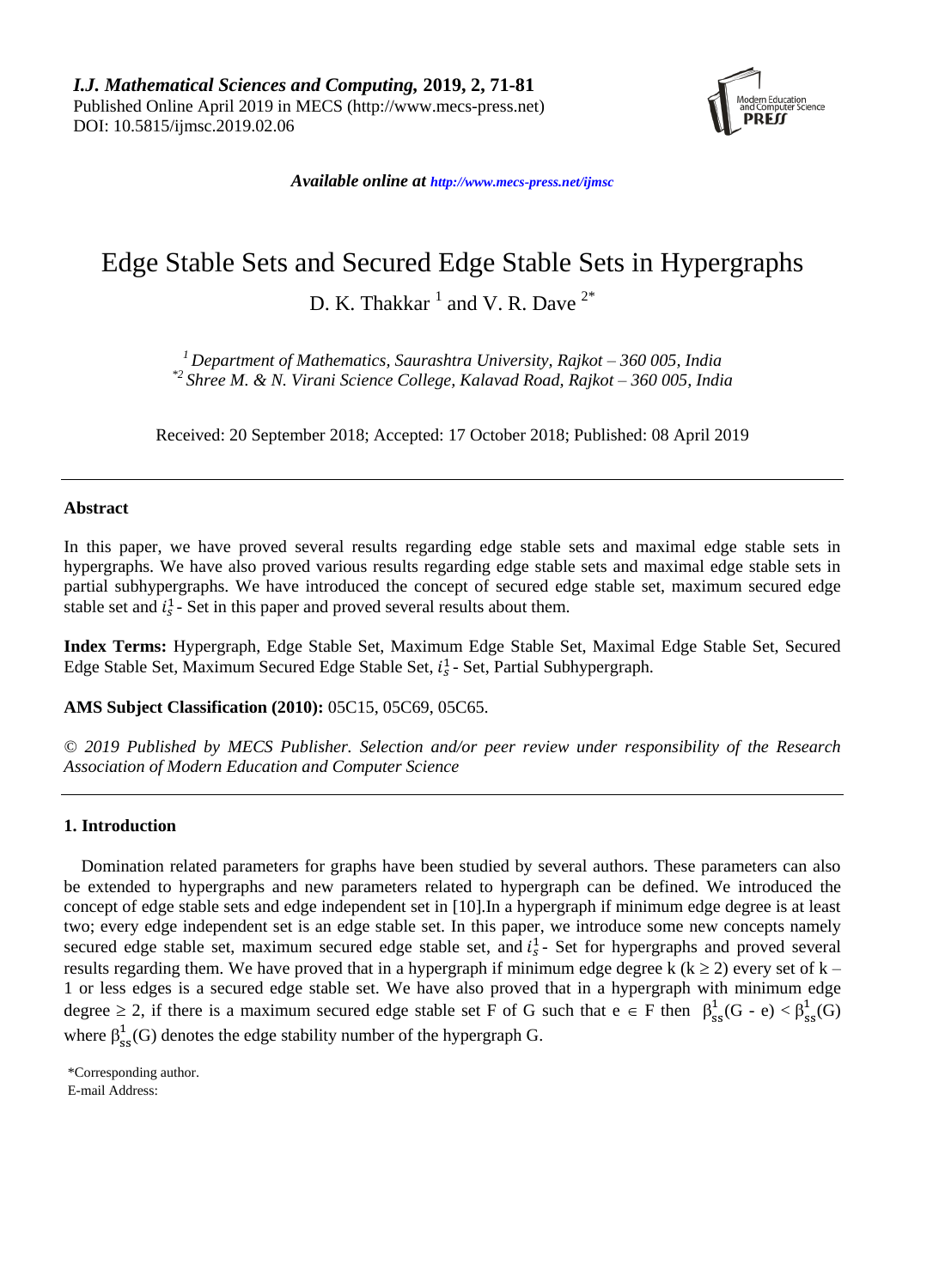## **2. Preliminaries**

This section contains basic definitions and notations required.

**Definition 2.1(Hypergraph)[4]** A *hypergraph* G is an ordered pair  $(V(G), E(G))$  where  $V(G)$  is a non-empty finite set &  $E(G)$  is a family of non-empty subsets of  $V(G)$  are their union =  $V(G)$ . The elements of  $V(G)$  are called *vertices* & the members of  $E(G)$  are called *edges of the hypergraph* G.

We make the following assumption about the hypergraph.

- (1) Any two distinct edges intersect in at most one vertex.
- (2) If  $e_1$  and  $e_2$  are distinct edges with  $|e_1|, |e_2| > 1$  then  $e_1 \nsubseteq e_2 \& e_2 \nsubseteq e_1$

**Definition 2.2(Edge Degree)[4]** Let G be a hypergraph  $\& v \in V(G)$  than the *edge degree* of  $v = d_E(v) =$  the number of edges containing the vertex v. The minimum edge degree among all the vertices of G is denoted as  $\delta_E(G)$  and the maximum edge degree is denoted as  $\Delta_E(G)$ .

**Definition 2.3(Dominating Set in Hypergraph)[1]** Let G be a hypergraph  $\& S \subseteq V(G)$  then S is said to be a *dominating set* of G if for every  $v \in V(G)$  – S there is  $u \in S$  and v are adjacent vertices.

A dominating set with minimum cardinality is called *minimum dominating set* and cardinality of such a set is called *domination number* of G and it is denoted as  $\gamma(G)$ .

**Definition 2.4(Edge Dominating Set)[7]** Let G be a hypergraph  $\& S \subseteq E(G)$  then S is said to be an *edge dominating set* of G if for every  $e \in E(G)$  – S there is some f in S  $\geq$  e and f are adjacent edges.

An edge dominating set with minimum cardinality is called a *minimum edge dominating set* and cardinality of such a set is called *edge domination number* of G and it is denoted as  $\gamma_F(G)$ .

**Definition 2.5(Sub Hypergraph and Partial Sub Hypergraph)**[3] Let G be a hypergraph  $\& \nu \in V(G)$ . Consider the subset  $V(G)$  – {v} of  $V(G)$ . This set will induce two types of hypergraphs from G.

- (1) The first type of hypergraph: Here the vertex set =  $V(G)$  {v}(where {v} is not an edge of G) and the edge set = { $e'/e' = e - {v}$ } for some  $e \in E(G)$ }. This hypergraph is called the *sub hypergraph* of G & it is denoted as  $G - \{v\}$ .
- (2) The second type of hypergraph: Here also the vertex set =  $V(G)$   $\{v\}$  and edges in this hypergraph are those edges of G which do not contain the vertex v.This hypergraph is called the *partial sub hypergraph* of G.

**Definition 2.6(Edge Stable Set)[10]** Let G be a hypergraph & F be a set of edges of G then F is said to be an *edge stable set* of G if for every vertex x with edge degree of  $x \ge 2$  there is an edge  $e_x$  containing  $x \ge e_y \notin F$ .

**Definition 2.7(Maximum Edge Stable Set)[10]** Let G be a hypergraph. An edge stable set with maximum cardinality is called a *maximum edge stable set*. The cardinality of a maximum edge stable set is called *edge stability number* of a hypergraph  $\&$  it is denoted as  $\beta_s^1(G)$ .

**Definition 2.8(Maximal Edge Stable Set)[10]** Let G be a hypergraph. An edge stable set F is said to be a *maximal edge stable set* if  $F \cup \{e\}$  is not an edge stable set for every edge e in  $E(G) - F$ .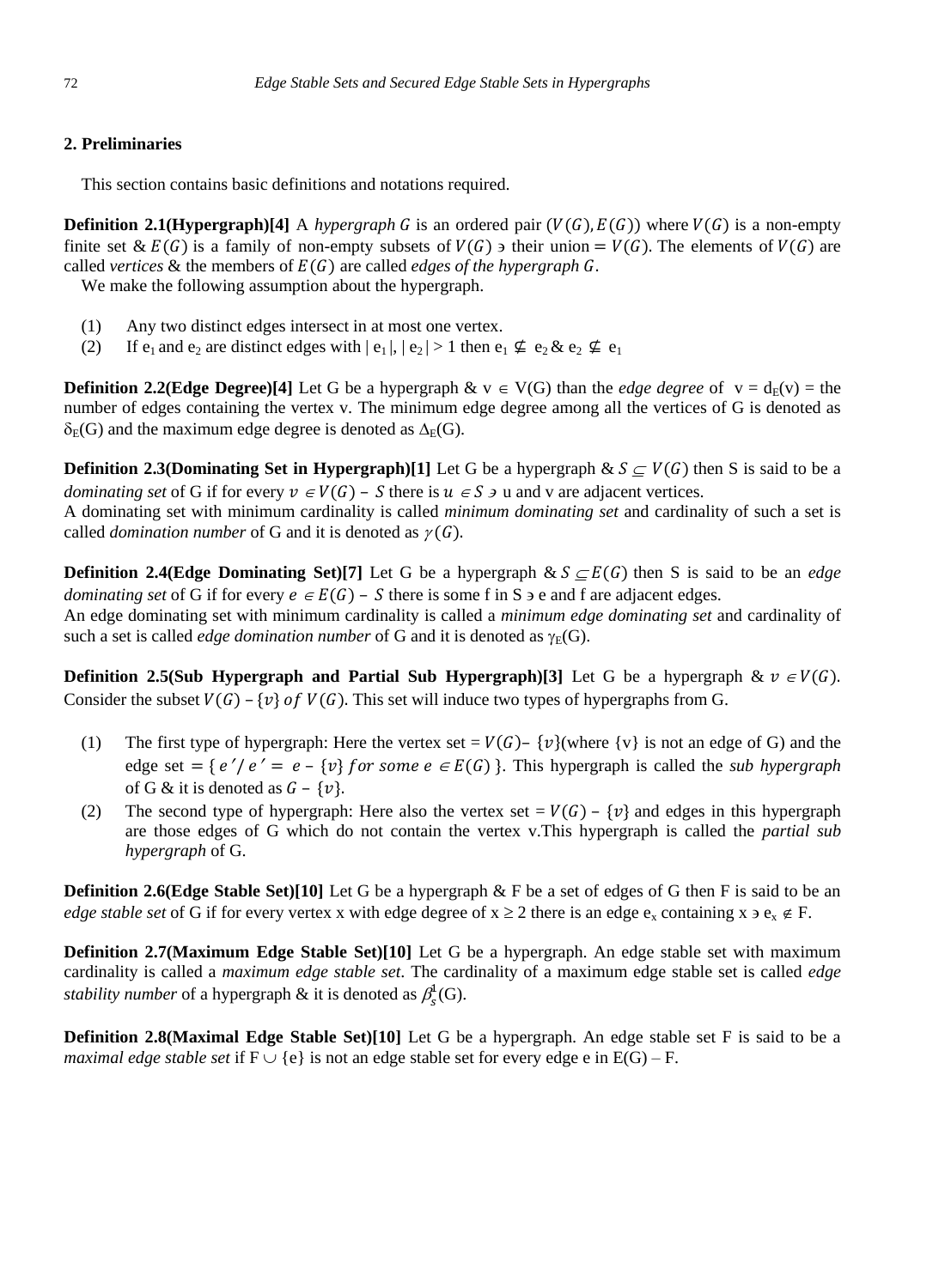## **3. Main Results**

This section contains several results related to edge stable sets, secured edge stable sets and related concepts. Several examples have also been given.

**Theorem 3.1** Let G be a hypergraph & F be an edge stable set of G. Let  $F' = \{e' \ni e \in F\}$  where  $e' = e - \{v\}$ then F' is an edge stable set of  $G - v$ .

**Proof** Let G be a hypergraph  $\&$  F be an edge stable set of G. Let F' = {e'  $\neq$  e  $\in$  F} where  $e' = e - \{v\}$ . Let x be a vertex of  $G - v$  a edge degree of  $x \ge 2$  in  $G - v$ .

Now, edge degree of  $x \ge 2$  in G also. Since F is an edge stable set of G  $\exists$  an edge  $e_x$  containing  $x \ni e_x \notin F$ . Let  $e_x' = e_x - \{v\}$  also  $e_x' \notin F'$  as  $e_x \notin F$ .

 $\therefore$  F' is an edge stable set of G – v.

**Example 3.2** Consider the hypergraph G whose vertex set  $V(G) = \{1, 2, 3, 4, 5, 6\}$  & edge set  $E(G) = \{e_1, e_2, e_3, e_4, e_5, e_6, e_7, e_8, e_9, e_9, e_1, e_2, e_4, e_6, e_7, e_8, e_9, e_9, e_9, e_1, e_2, e_4, e_6, e_7, e_8, e_9, e_9, e_9, e_1, e_2$  $e_3, e_4, e_5, e_6$ 



Fig.1. Hypergraph G

Consider sub hypergraph  $G' = G - \{1\}$ 



Fig. 2. Sub hypergraph  $G' = G - \{1\}$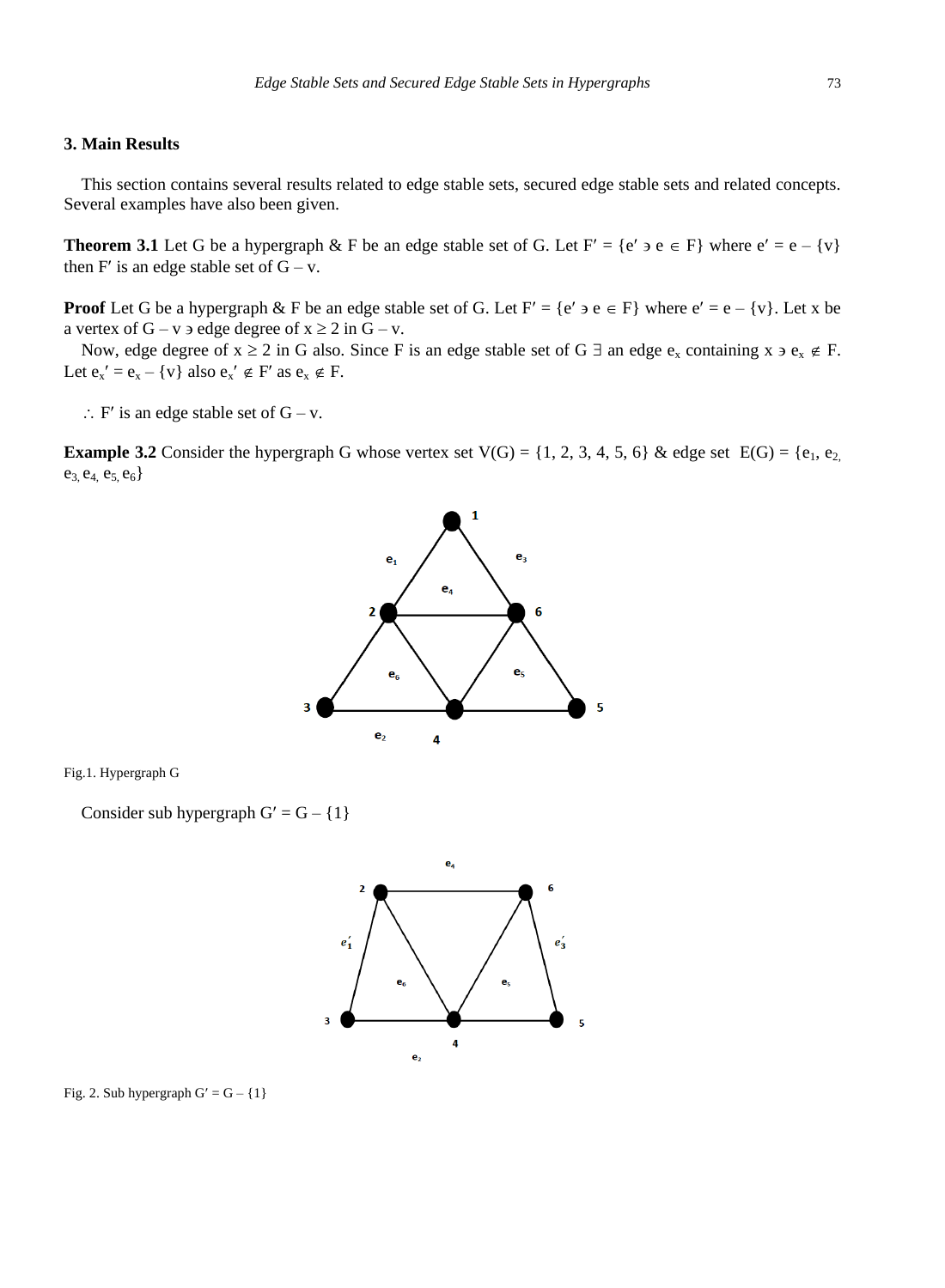Here  $F' = \{e'_1, e'_3\}$  is an edge stable set in G' but {  $e_1, e_3$ } is not an edge stable set in G.

**Theorem 3.3** Let G be a hypergraph  $\& v \in V(G)$  is not an edge of G. Let F be a maximal edge stable set of G then F' is a maximal edge stable set of  $G - v$  if and only if  $\forall e \in E(G) - F$  there is a vertex x in e  $x \neq v \&$ all the edges of G containing x except e are in F.

**Proof** Suppose the condition is satisfied. Let e' be any edge of  $G - v$   $\neq e$  F' then  $e \notin F$ . Since F is a maximal edge stable set of G and the condition is satisfied  $\exists$  a vertex  $x \neq v$  a very edge h containing x except e is in F.

- $\therefore$  Every edge h' of G v containing x except e' is in F'.
- $\therefore$  F' is a maximal edge stable set of G v.

Conversely, suppose F' is a maximal edge stable set of  $G - v$ . Let e be any edge of  $G \ni e \notin F$  then  $e' \notin F'$ . Since F' is a maximal edge stable set of G – v there is a vertex x of  $G - v \rightarrow x \in e'$  & every edge h' of  $G - v$ containing x except e' is in F'. Then  $x \in e \& x \neq v$  also every edge h containing x except e is in F. Thus, the condition is satisfied.

**Theorem 3.4** Let G be a hypergraph with minimum edge degree of  $G \ge 2$  & let  $v \in V(G)$  >  $\{v\}$  is not an edge of G. Let  $F_1$  be a set of edges of  $G - v \&$  let F be the set of edges of  $G \ni F_1 = \{e - \{v\} \ni e \in F\}$  then

- (1) If  $F_1$  is an edge stable set of G v then F is an edge stable set of G if and only if there is an edge e containing  $v \ni e \notin F$ .
- (2) If F<sub>1</sub> is a maximal edge stable set of  $G v$  then F is a maximal edge stable set of G if and only if F is an edge stable set of G.

**Proof** (1) Suppose F is an edge stable set of G. By definition of edge stability there is an edge e containing  $v \ge e$  $\notin$  F.

Conversely, suppose the condition is satisfied. Let x be any vertex of G.

Case 1: Suppose  $x = v$ 

By the given condition there is an edge e containing  $v \ni e \notin F$ .

Case 2: Suppose  $x \neq v$ 

Since  $F_1$  is an edge stable set of  $G - v$  there is an edge h' of  $G - v$  containing x  $\geq$  h'  $\notin$   $F_1$ . Let h be the edge of  $G \ni h - \{v\} = h'$  then  $h \notin F \& x \in h$ .

Thus, F is an edge stable set of G.

(2) Suppose F is a maximal edge stable set of G then obviously F is an edge stable set of G.

Conversely, suppose F is an edge stable set of G. Let e be any edge of G  $\geq e \notin F$  then  $e' \notin F_1$ . Since  $F_1$  is a maximal edge stable set of G – v there is a vertex x of G – v  $\alpha$  x  $\in$  e' & for every edge h' of G – v with  $x \in h'$ ,  $h' \neq e' \& h' \in F_1$  then for every edge h containing x with  $h \neq e$ ,  $h \in F$ . Thus, F is a maximal edge stable set of G.

**Theorem 3.5** Let G be a hypergraph  $\& v \in V(G) \ni \{v\}$  is not an edge of G then  $\beta_s^1(G) \leq \beta_s^1(G - v)$ .

**Proof** Let F be a maximum edge stable set of G. Let  $F_1 = \{e - \{v\}/e \in F\}$  then  $F_1$  is an edge stable set of  $G - v$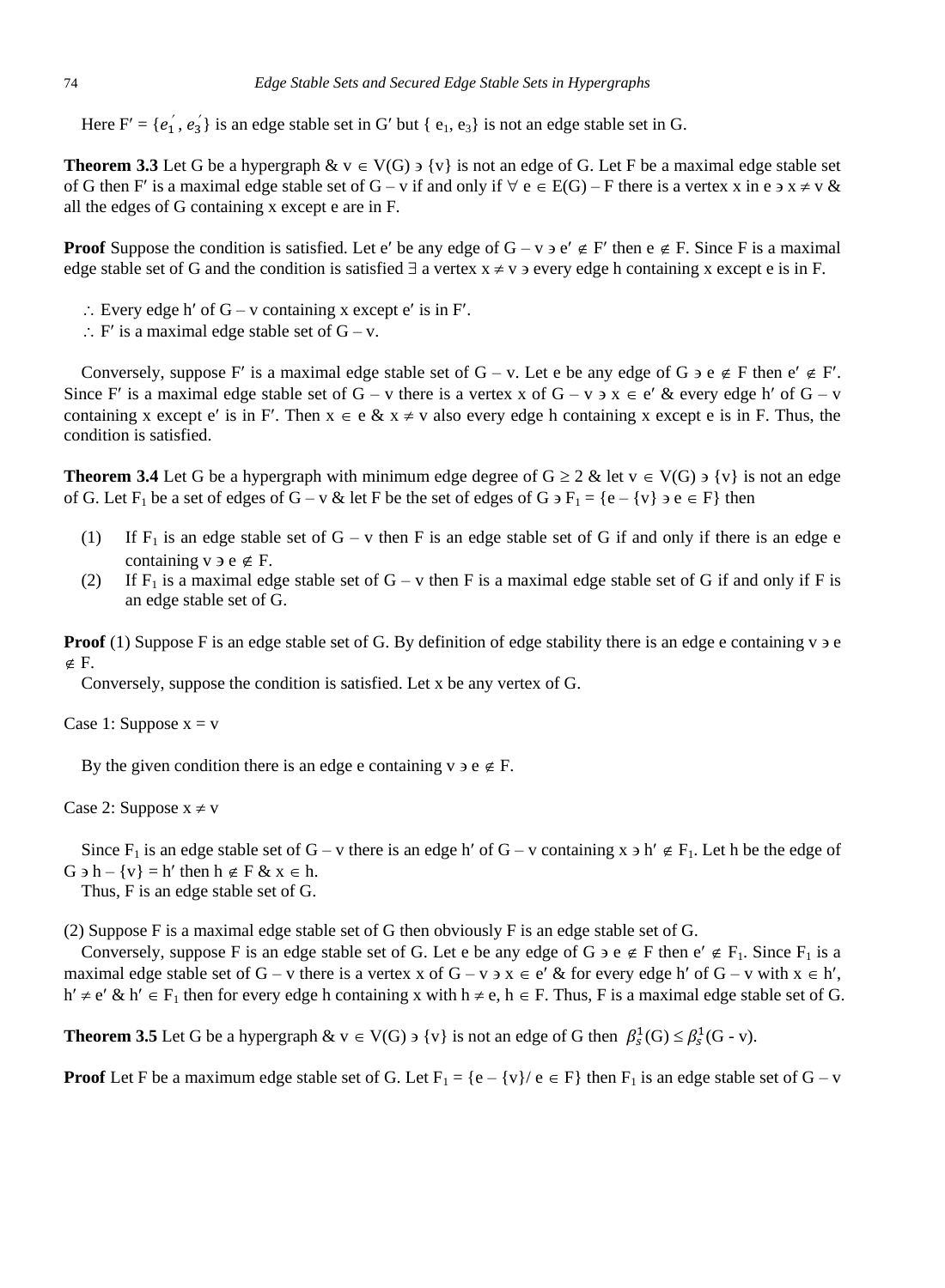and  $|F_1| = |F|$ .

```
∴ \beta_s^1(G - v) \ge |F_1| = |F| = \beta_s^1(G)\therefore \beta_s^1(G) \leq \beta_s^1(G - v)
```
**Example 3.6** Consider the hypergraph and subhypergraph of the example 3.2.

Let  $F = \{e_4, e_5, e_6\}$  then F is a maximum edge stable set of G.

 $\therefore \beta_s^1(G) = 3$ 

Let  $v = 1$  & consider the sub hypergraph  $G - \{1\}$ . Consider the set  $E = \{e'_1, e'_3, e_5, e_6\}$  then E is a maximum edge stable set of  $G - \{1\}$ .

 $\therefore \beta_s^1(G-1) = 4$ 

Hence, in this example  $\beta_s^1(G) < \beta_s^1(G - 1)$ .

*Edge Stability & Partial Subhypergraph:*

Let G be a hypergraph  $\& v \in V(G)$ . Now, we consider the partial sub hypergraph  $G - v$ . We make an attempt to relate the edge stable set of  $G - v$  with the edge stable set of  $G$ . We begin with the following example.

**Example 3.7** Consider the hypergraph of the example 3.2. Let  $F = \{e_4, e_5, e_6\}$  then F is an edge stable set of G.

Now, consider the partial subhypergraph  $G - \{1\}$ 



Fig.3. Partial Sub hypergraph  $G - \{1\}$ 

The set  $F = \{e_4, e_5, e_6\}$  is not an edge stable set of  $G - \{1\}$ .

Thus, an edge stable set of G even if it does not contain any edge containing v may not be an edge stable set of  $G - v$ .

**Proposition 3.8** Let G be a hypergraph  $\& v \in V(G)$ . If F is an edge stable set of G – v then F is also an edge stable set of G.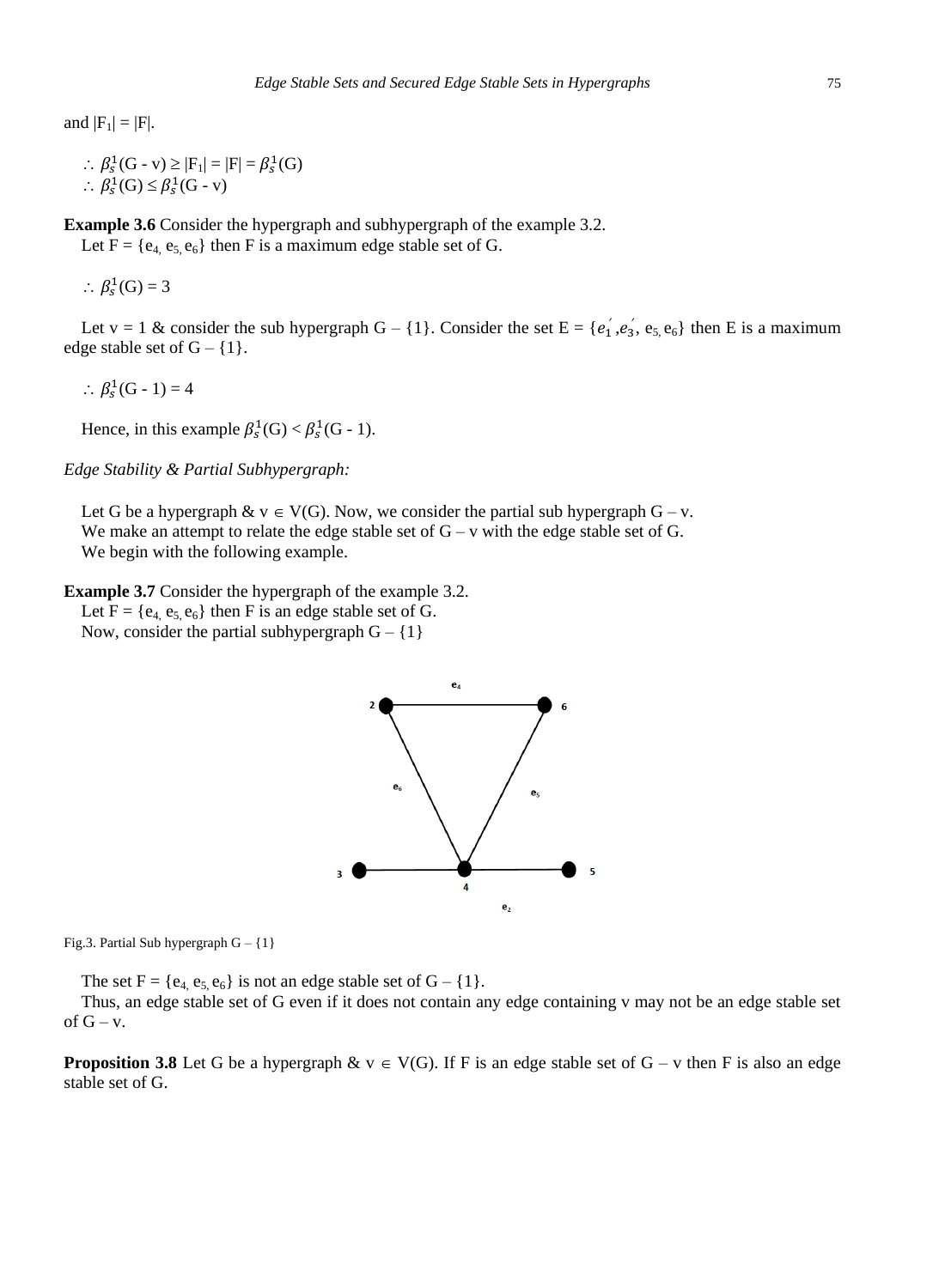**Proof** Since F is an edge stable set of  $G - v$ , it does not contain any edge containing v.

Let  $x \in V(G)$   $\Rightarrow$   $x \neq v$ . Then x is a vertex of  $G - v$ . There is an edge h of  $G - v \Rightarrow x \in h \& h \notin F$ . Every edge of  $G - v$  is an edge of G. Thus, h is an edge of  $G \ni x \in h \& x \notin F$ .

Thus, F is an edge stable set of G.

**Theorem 3.9** Let G be a hypergraph  $\& \text{ } v \in V(G)$  then  $\beta_s^1(G - v) \leq \beta_s^1(G)$ .

**Proof** Let F be a maximum edge stable set of  $G - v$ . By the above proposition F is an edge stable set of G.

 $\therefore \beta_s^1(G) \geq |F| = \beta_s^1(G - v)$  $\therefore \beta_s^1(G - v) \leq \beta_s^1(G).$ 

**Example 3.10** Consider the hypergraph of the example 3.2.

Let  $F = \{e_4, e_5, e_6\}$  then F is a maximum edge stable set of G.

 $\therefore \beta_s^1(G) = 3$ 

Now, consider the partial subhypergraph  $G - \{1\}$ Let  $F' = \{e_5, e_6\}$  then F' is a maximum edge stable set of  $G - \{1\}$ .

 $\therefore \beta_s^1(G-1) = 2$ 

Hence, in this example  $\beta_s^1(G-1) < \beta_s^1(G)$ . We may note that a maximal edge stable set of  $G - v$  need not be a maximal edge stable set of  $G$ .

**Example 3.11** Consider the hypergraph of the above example. Let F' = { $e_5$ ,  $e_6$ } then F' is a maximal edge stable set of G – {1} but it is not a maximal edge stable set of G.

**Proposition 3.12** Let G be a hypergraph. Let e be any edge of G & edge degree of every vertex in e is at least 2. Then any edge stable set of  $G - e$  is also an edge stable set of  $G$ .

**Proof** Let G be a hypergraph. Let F be any edge stable set of  $G - e$ . Let x be any vertex of G then x is a vertex of  $G - e$  also. Now, F is an edge stable set of G – e, so  $\exists$  an edge h containing x  $\exists$  h  $\notin$  F. Now, h is an edge of G also. So, F is an edge stable set of G.

**Proposition 3.13** Let G be a hypergraph. Let e be any edge of G then  $\beta_s^1(G-e) \leq \beta_s^1(G)$ .

**Proof** Let G be a hypergraph. Let F be a maximum edge stable set of  $G - e$  then  $|F| = \beta_s^1(G - e)$ . Since F is a maximum edge stable set of  $G - e$  it is an edge stable set of G also.

 $\therefore$  |F|  $\leq \beta_s^1(G)$ .

Thus,  $\beta_s^1(G-e) \leq \beta_s^1(G)$ .

**Proposition 3.14** Let G be a hypergraph. Let e be any edge of G  $\overline{5}$  edge degree of any vertex in  $e \ge 2$ . Let F be an edge stable set of G & e  $\in$  F then F – {e} is an edge stable set of G – e.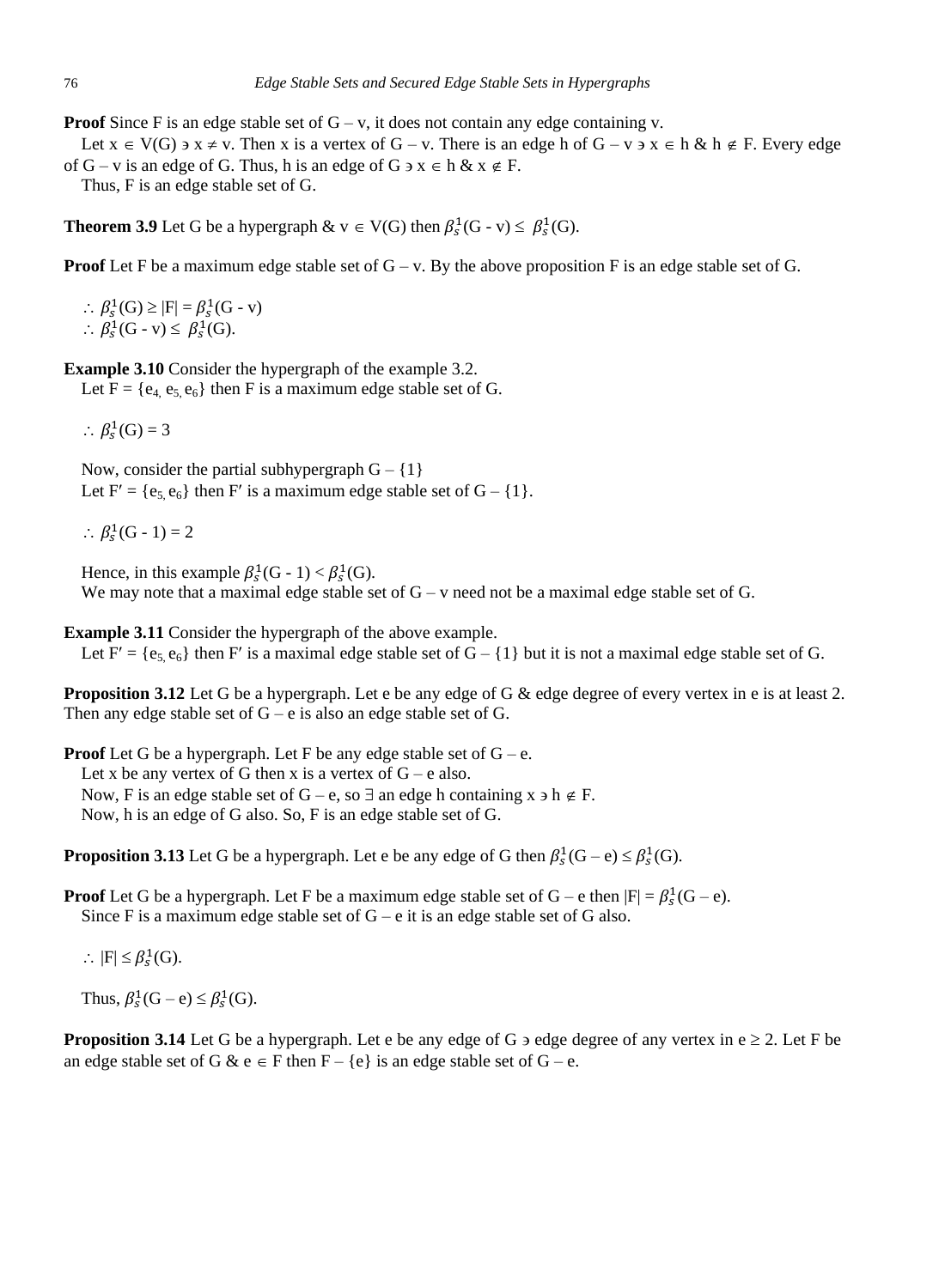**Proof** Let  $F_1 = F - \{e\}$ 

Let x be any vertex of G – e then x is a vertex of G also. Since F is an edge stable set of G  $\exists$  an edge h  $\in$  G  $\ni$  $x \in h \& h \notin F$ .

Now,  $h \neq e$  because  $e \in F \& h \notin F$ . So, h is an edge of  $G - e$  also. Now,  $F_1 \subset F$ . So,  $h \notin F_1$  also. So,  $F - \{e\}$  is an edge stable set of  $G - e$ .

**Theorem 3.15** Let G be a hypergraph. Let e be any edge of G  $\overline{5}$  edge degree of each vertex x of  $e \ge 3$  then  $\beta_s^1(G) > \beta_s^1(G-e).$ 

**Proof** Let F be a maximum edge stable set of  $G - e$ . Let  $F_1 = F \cup \{e\}$ . Let x be any vertex of  $G$  a edge degree of  $x \geq 2$  in G.

If x is a vertex of e then edge degree of x in  $G - e \ge 2$ . Therefore, there is an edge h of G – e containing  $x \ni h \notin F$ . Since,  $h \neq e$ ,  $h \notin F_1$  also. Thus, there is an edge h of G containing  $x \ni h \notin F_1$ .

 $\therefore \beta_s^1(G) \geq |F_1| > |F| = \beta_s^1(G - e)$  $\therefore \beta_s^1(G - e) < \beta_s^1(G)$ 

**Theorem 3.16** Let G be a hypergraph with minimum edge degree  $\geq 2$ . Let e be an edge of G  $\geq$  edge degree of each vertex of  $e \ge 3$ 

- (1) If F is a maximal edge stable set of  $G e$  then  $F \cup \{e\}$  is a maximal edge stable set of G.
- (2) If F is a maximal edge stable set of G with  $e \in F$  then  $F \{e\}$  is a maximal edge stable set of G e.

**Proof** (1) Let F be a maximal edge stable set of G – e & let  $F_1 = F \cup \{e\}$ . Let h be any edge of G  $\geq$  h  $\notin$  F<sub>1</sub> then  $h \notin F$ 

Since F is a maximal edge stable set of  $G - e$  there is a vertex x in h such that all the edges of  $G - e$ containing x are in F.

Thus, all the edges of G containing x except h are in  $F_1$  ( $\because$   $e \in F_1$ ). Thus,  $F_1$  is a maximal edge stable set of G.

(2) Let F be a maximal edge stable set of G  $\geq e \in F$ . Let  $F_1 = F - \{e\}$ . Let h be any edge of G - e  $\geq \frac{F_1}{F_1}$  then h  $\notin$  F.

Since F is a maximal edge stable set of G there is a vertex x in h such that edge degree of  $x \ge 2$  & all the edges of G containing x except h are in F.

 $\therefore$  All the edges of G - e containing x except h are in F<sub>1</sub>.

Thus,  $F_1$  is a maximal edge stable set of G - e.

**Definition 3.17 (** $i_s^1$  **- Set)** Let G be a hypergraph. A maximal edge stable set with minimum cardinality is called an  $i_s^1$ - *Set* of G. Its cardinality is denoted as  $i_s^1(G)$ .

It is obvious that for any hypergraph G  $i_s^1(G) \leq \beta_s^1(G)$ .

#### **Example 3.18:**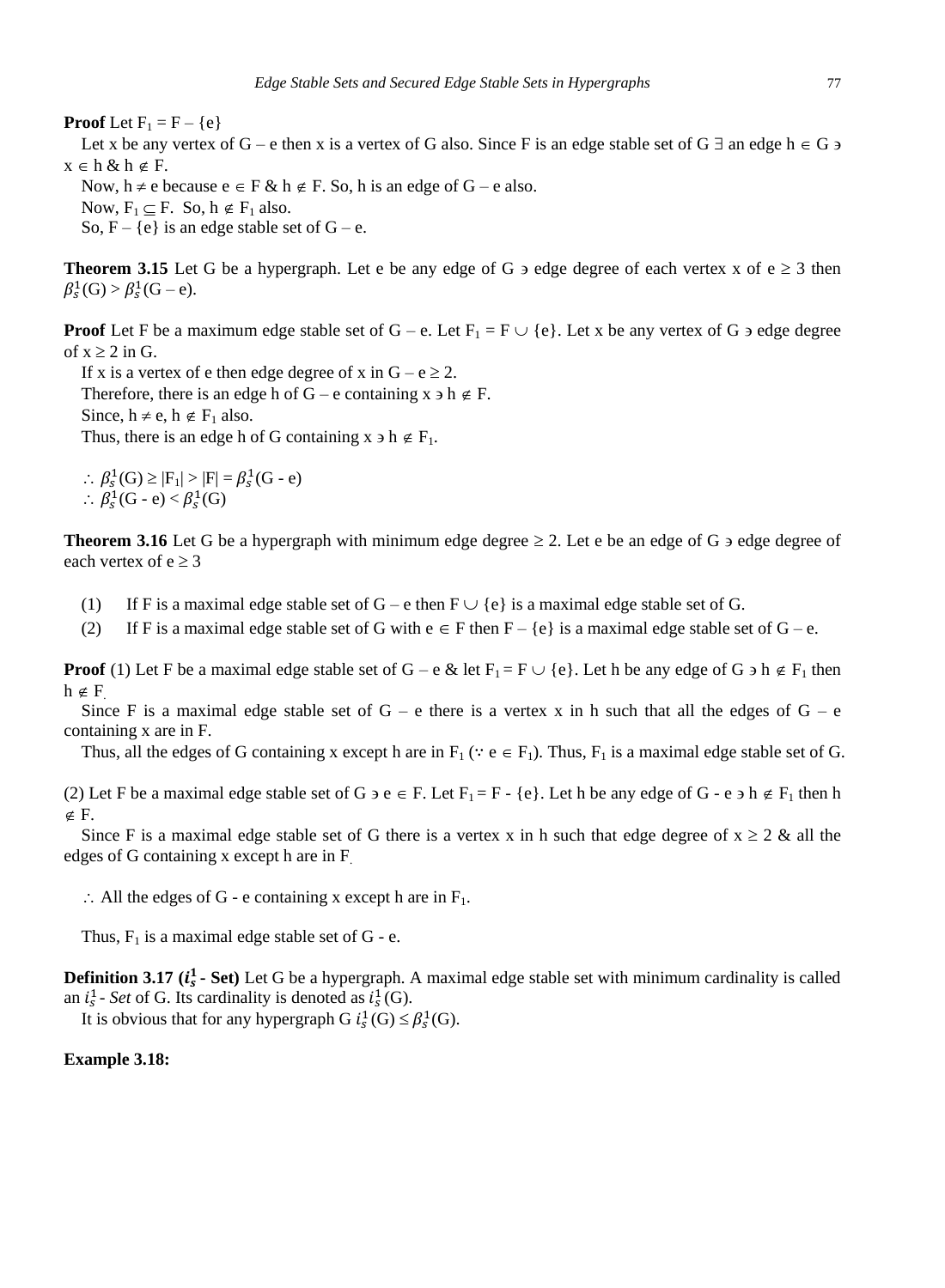

Fig.4. Hypergraph H

Consider the above hypergraph H whose vertex set  $V(H) = \{1, 2, 3, 4, 5\}$  and edge set  $E(H) = \{e_1, e_2, e_3, e_4\}$ Let F = { $e_3$ ,  $e_4$ } then F is a maximum edge stable set of H & therefore  $\beta_s^1(H) = 2$ Let  $T = \{e_1\}$  then obviously T is a maximal edge stable set with minimum cardinality.

 $\therefore i_s^1(H) = 1$  $\therefore i_s^1(H) < \beta_s^1(H).$ 

Let G be a hypergraph and e be an edge of G. Now, we stat & prove a necessary & sufficient condition under which  $i_s^1$  – number decreases when an edge is removed from the hypergraph.

**Theorem 3.19** Let G be a hypergraph such that edge degree of each vertex of  $G \ge 2$ . Let e be an edge of G  $\ge$ edge degree of each vertex of  $e \ge 3$  then  $i_s^1(G - e) < i_s^1(G)$  if and only if there is an  $i_s^1$  – set S of G  $\ge$  e  $\in$  S.

**Proof** First suppose that  $i_s^1(G - e) < i_s^1(G)$ . Let  $F_1$  be an  $i_s^1$  – set of  $G - e$ . Let  $F = F_1 \cup \{e\}$ . Then by the above theorem F is a maximal edge stable set of G. Since  $|F| = |F_1| + 1$ , F is  $i_s^1$  – set of G & e  $\in$  F.

Conversely, suppose there is an  $i_s^1$  – set S of G  $\geq e \in S$ . Let  $F_1 = F - \{e\}$ . Then by the above theorem  $F_1$  is a maximal edge stable set of G - e.

 $\therefore i_S^1(G - e) \leq |F_1| < |F| = i_S^1(G).$ 

Thus,  $i_s^1(G - e) < i_s^1(G)$ 

#### *Secured Edge Stable Set*

**Definition 3.20 (Secured Edge Stable Set)** Let G be a hypergraph & F be a set of edges of G then F is said to be *secured edge stable set* if

- (1) F is an edge stable set
- (2)  $\forall e \in F$ , there is an edge f in E(G) F which is adjacent to e & (F {e})  $\cup$  {f} is an edge stable set.

**Example 3.21** Consider the hypergraph of the example 3.2.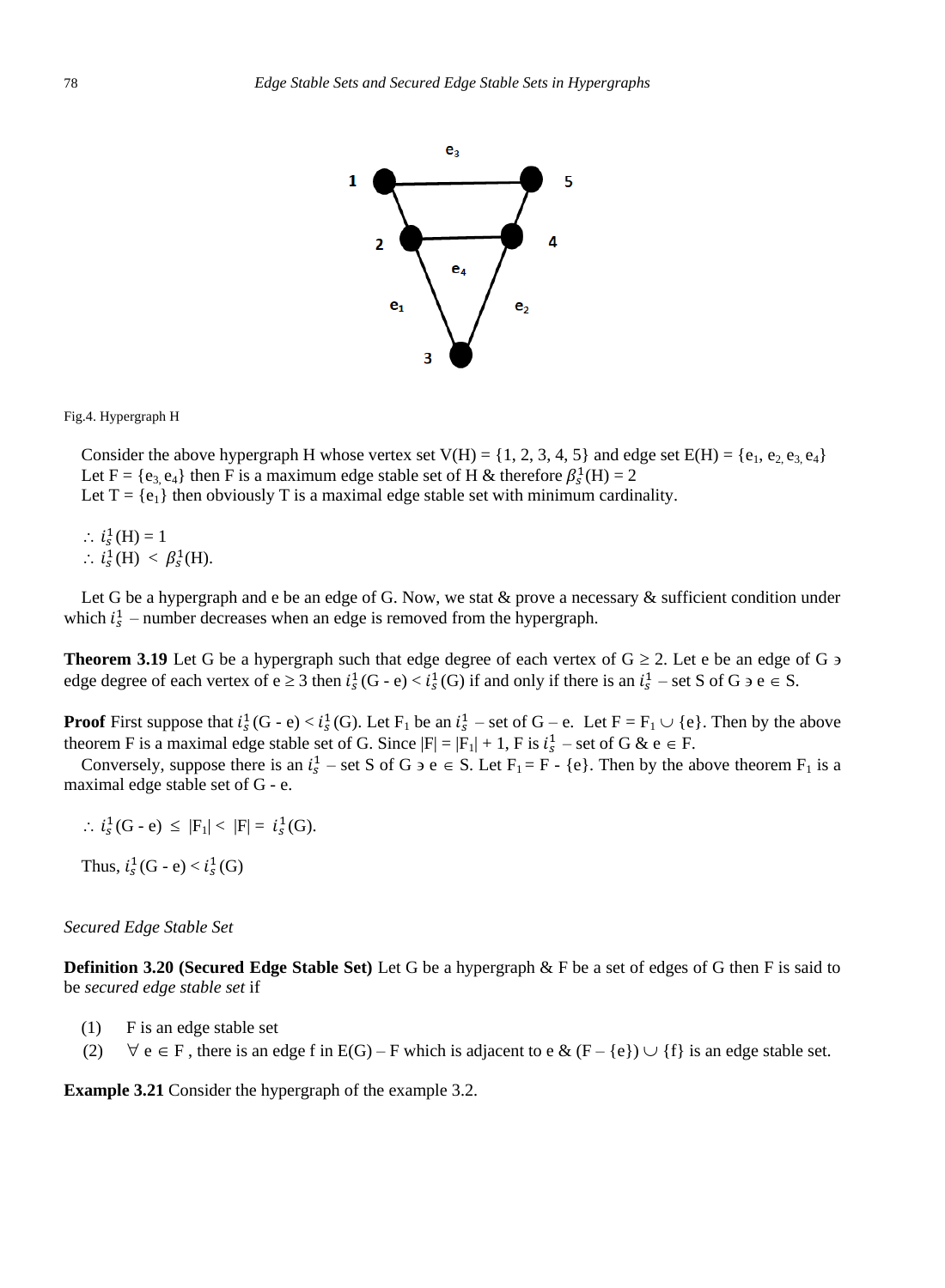Let  $F = \{e_4, e_5, e_6\}$  then F is a secured edge stable set of G.

**Remark 3.22** Let G be a hypergraph with minimum edge degree of  $G \ge k$  ( $k \ge 2$ ). Let F be a set of j edges where  $1 \le j \le k$ . Then F is an edge stable set of G.

Let  $e \in F \& x \in e$ . There is an edge h containing  $x \ni h \notin F$ .

Now, h is adjacent to e & h  $\notin$  F.

Let  $F_1 = (F - \{e\}) \cup \{h\}$  then  $|F_1| = j$  which is less then k

 $\therefore$  F<sub>1</sub> is an edge stable set of G.

**Definition 3.23 (Maximum Secured Edge Stable Set)** Let G be a hypergraph. An edge stable set with maximum cardinality is called a *maximum secured edge stable set*. The cardinality of a maximum secured edge stable set is called the secured edge stability number of the hypergraph and it is denoted as  $\beta_{ss}^1(G)$ .

**Proposition 3.24** Let G be a hypergraph with minimum edge degree of  $G \ge k$  ( $k \ge 2$ ). Suppose  $1 \le i \le k$ . If F is any set having j edges then F is a secured edge stable set of G.

**Proof** We have already proved in remark 3.22 that F is an edge stable set.

Let  $f \in F$ . Let  $x \in f$  then there is an edge e containing  $x \ni e \notin F$ .

Let  $F_1 = (F - \{f\}) \cup \{e\}$  then  $|F_1| = |F| < k$ . Again by remark 3.22  $F_1$  is an edge stable set of G. Therefore, F is a secured edge stable set of G.

**Proposition 3.25** Let G be a hypergraph  $\& \{F_1, F_2, \ldots, F_k\}$  be the set of all edge stable sets of G having the same cardinality. Suppose one of these edge stable sets is a secured edge stable set then  $F_1 \cap F_2 \cap \dots \cap F_k =$ φ

**Proof** Suppose for some  $j$ ,  $F_j$  is a secured edge stable set of G.

Suppose  $f \in F_1 \cap F_2 \cap \dots \cap F_k$  then  $f \in F_j$ . Since  $F_j$  is a secured edge stable set there is an edge e  $g \in F_j$ &  $F'_{j} = (F_{j} - \{f\}) \cup \{e\}$  is an edge stable set of G.

Now,  $F'_j \in \{F_1, F_2, \dots, F_k\}$  but  $f \notin F'_j$ . This is a contradiction.

 $\therefore$   $F_1 \cap F_2 \cap \dots \cap F_k = \phi$ 

**Corollary 3.26** Let G be a hypergraph & suppose the intersection of all maximum edge stable sets of G is nonempty then  $\beta_{ss}^1(G) < \beta_s^1(G)$ .

**Proof** It is obvious that  $\beta_{ss}^1(G) \leq \beta_s^1(G)$ .

Suppose  $\beta_{ss}^1(G) = \beta_s^1(G)$ .

Let  $\{F_1, F_2, \dots, F_k\}$  be the set of all maximum edge stable sets of G. Since  $\beta_{ss}^1(G) = \beta_s^1(G)$  this set will contain all (and therefore at least one) maximum secured edge stable set of G. Then by the above proposition  $F_1$  $\cap$   $F_2 \cap$  ..........  $\cap$   $F_k = \phi$ . This contradicts the hypothesis.

 $\therefore \ \beta_{ss}^1(G) < \beta_{s}^1(G).$ 

**Proposition 3.27** Let G be a hypergraph  $\&$  e be an edge of G. If F is a secured edge stable set of  $G - e$  then F is also a secured edge stable set of G.

**Proof** We have already proved that F is an edge stable set of (Proposition 3.12)

Let  $f \in F$ . Then f is an edge of  $G - e$  because  $f \neq e$ . Since F is a secured edge stable set of  $G - e$  there is an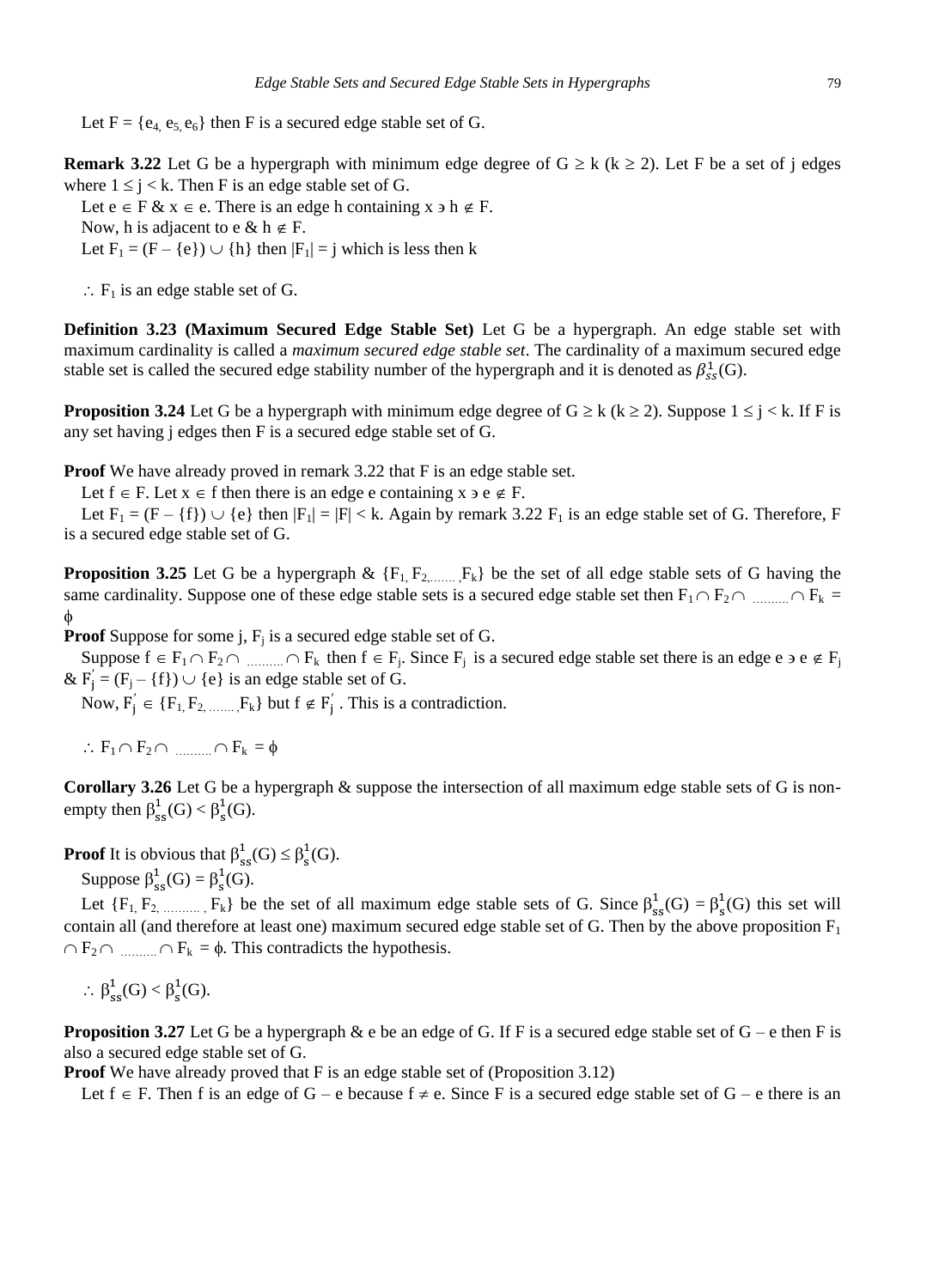edge h of  $G - e \ni h \notin F \& (F - \{f\}) \cup \{h\}$  is an edge stable set of  $G - e$ . Now, h is also an edge of  $G \& (F - \{f\})$  $\cup$  {h} is an edge stable set of G. Thus, F is a secured edge stable set of G.

**Theorem 3.28** Let G be a hypergraph & e be any edge of G then  $\beta_{ss}^1(G - e) \leq \beta_{ss}^1(G)$ .

**Proof** Let M be a maximum secured edge stable set of G – e then M is also a secured edge stable set of G.

 $\therefore \beta_{ss}^1(G - e) = |M| \leq \beta_{ss}^1(G).$  $\therefore \beta_{ss}^1(G-e) \leq \beta_{ss}^1(G).$ 

**Theorem 3.29** Let G be a hypergraph with minimum edge degree  $\geq 2$ ; if there is a maximum secured edge stable set F of G  $\Rightarrow$  e  $\in$  F then  $\beta_{ss}^1(G - e) < \beta_{ss}^1(G)$ .

**Proof** Since F is an edge stable set of G,  $F - \{e\}$  is an edge stable set of  $G - e$ .

Let  $h \in F - \{e\}$ 

Now,  $h \in F \& F$  is a secured edge stable set of G. There is an edge h' of G  $\supset F - \{h\} \cup \{h'\}$  is an edge stable set of G. It is obvious that  $((F - \{e\}) - \{h\}) \cup \{h'\}$  is an edge stable set of  $G - e$ . Thus,  $F - \{e\}$  is a secured edge stable set of  $G - e$ .

Since,  $\beta_{ss}^1(G - e) \leq \beta_{ss}^1(G), F - \{e\}$  must be a maximum secured edge stable set of  $G - e$ . Thus,  $\beta_{ss}^1(G - e) < \beta_{ss}^1(G)$ .

## **4. Conclusion and Future Scope**

It may happen that the edge stability number remains same when some edges are removed from the hypergraph. It may be interesting to investigate and to find the lower bound of the minimum number of edges whose removal decreases the edge stability number of a given hypergraph. It may be interesting to find the relation between the lower bound of the hypergraph G and the lower bound for the subhypergraph or partial subhypergraph obtained by removing a vertex from the hypergraph.

#### **Acknowledgement**

The authors would like to thank the editors and the referees for their comments and suggestions.

#### **References**

- [1] Acharya B., *Domination in Hypergraphs*, AKCE J. Graphs. Combin., 4, NO. 2(2007) 111 126.
- [2] Behr A., Camarinopoulos L., *On the domination of hypergraphs by their edges*, Discrete Mathematics,187(1998), 31 – 38.
- [3] Berge C., Graphs and Hypergraphs, North Holland, Amsterdam (1973).
- [4] Berge C., *Hypergraphs*, North Holland Mathematical Library, New York, Volume 45 (1989).
- [5] Haynes T., Hedetniemi S. and Slater P., *Domination in Graphs Advanced Topics*, Marcel Dekker, Inc., New York, (1998).
- [6] Haynes T., Hedetniemi S. and Slater P., *Fundamental of Domination in Graphs*, Marcel Dekker, Inc., New York, (1998).